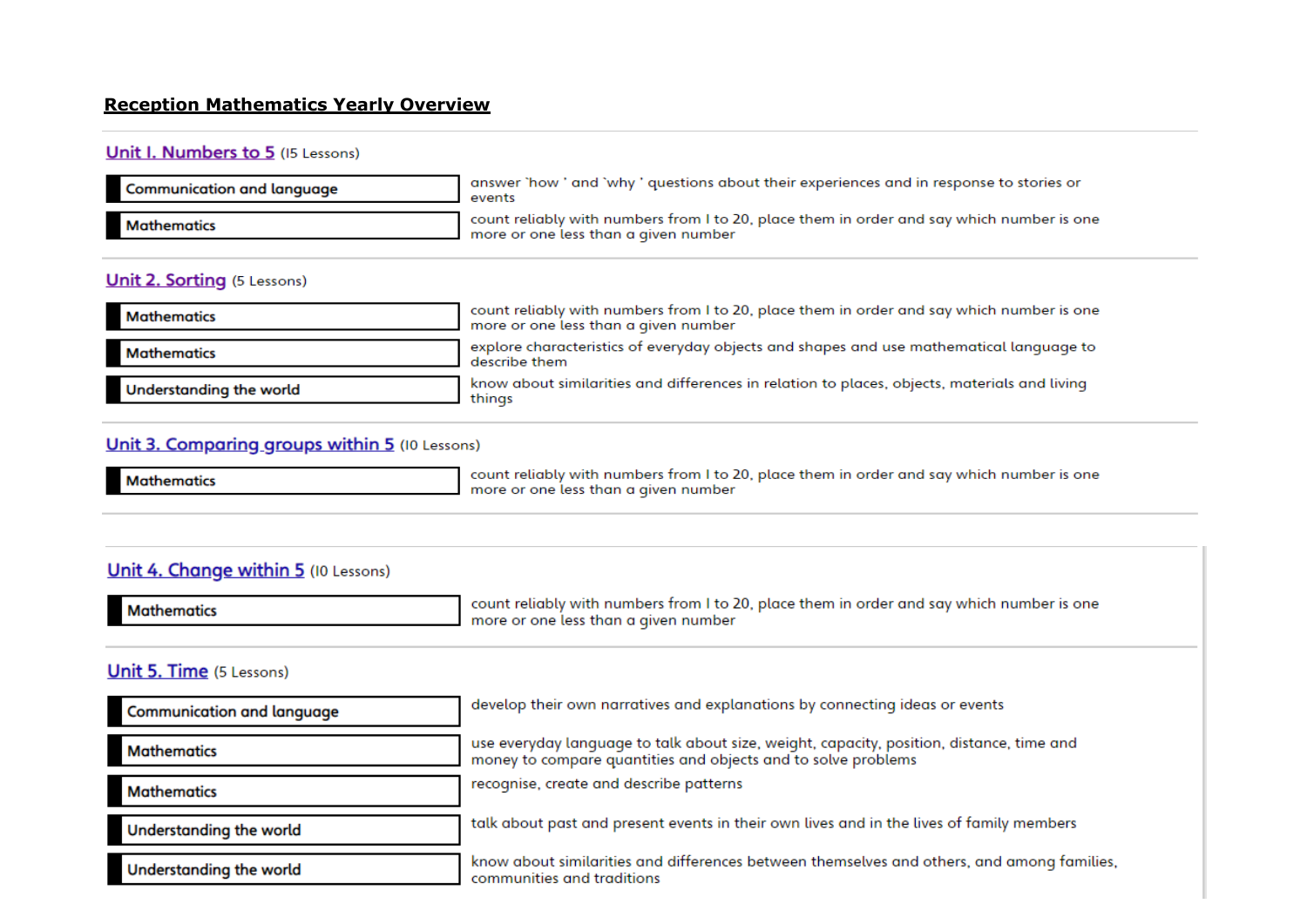#### Unit 6. Number bonds within 5 (5 Lessons)

| <b>Mathematics</b> | using quantities and objects, add and subtract 2 single-digit numbers and count on or back to<br>find the answer |
|--------------------|------------------------------------------------------------------------------------------------------------------|
| Mathematics        | explore characteristics of everyday objects and shapes and use mathematical language to<br>describe them         |

#### Unit 7. Numbers to 10 (10 Lessons)

| <b>Physical development</b> | handle equipment and tools effectively, including pencils for writing                                                             |
|-----------------------------|-----------------------------------------------------------------------------------------------------------------------------------|
| <b>Mathematics</b>          | count reliably with numbers from I to 20, place them in order and say which number is one<br>more or one less than a given number |

#### Unit 8. Comparing numbers within 10 (5 Lessons)

| <b>Physical development</b> | show good control and co-ordination in large and small movements                                                                                          |
|-----------------------------|-----------------------------------------------------------------------------------------------------------------------------------------------------------|
| <b>Physical development</b> | handle equipment and tools effectively, including pencils for writing                                                                                     |
| <b>Mathematics</b>          | count reliably with numbers from I to 20, place them in order and say which number is one<br>more or one less than a given number                         |
| <b>Mathematics</b>          | use everyday language to talk about size, weight, capacity, position, distance, time and<br>money to compare quantities and objects and to solve problems |
| Understanding the world     | know about similarities and differences in relation to places, objects, materials and living<br>things                                                    |

### Unit 9. Addition to 10 (5 Lessons)

| <b>Mathematics</b>             | count reliably with numbers from I to 20, place them in order and say which number is one<br>more or one less than a given number |
|--------------------------------|-----------------------------------------------------------------------------------------------------------------------------------|
| <b>Mathematics</b>             | using quantities and objects, add and subtract 2 single-digit numbers and count on or back to<br>find the answer                  |
| <b>Understanding the world</b> | know about similarities and differences in relation to places, objects, materials and living<br>thinas                            |

#### Unit I0. Number bonds to I0 (I0 Lessons)

| <b>Physical development</b> | show good control and co-ordination in large and small movements                                                                  |
|-----------------------------|-----------------------------------------------------------------------------------------------------------------------------------|
| <b>Physical development</b> | handle equipment and tools effectively, including pencils for writing                                                             |
| <b>Mathematics</b>          | count reliably with numbers from I to 20, place them in order and say which number is one<br>more or one less than a given number |
| <b>Mathematics</b>          | using quantities and objects, add and subtract 2 single-digit numbers and count on or back to<br>find the answer                  |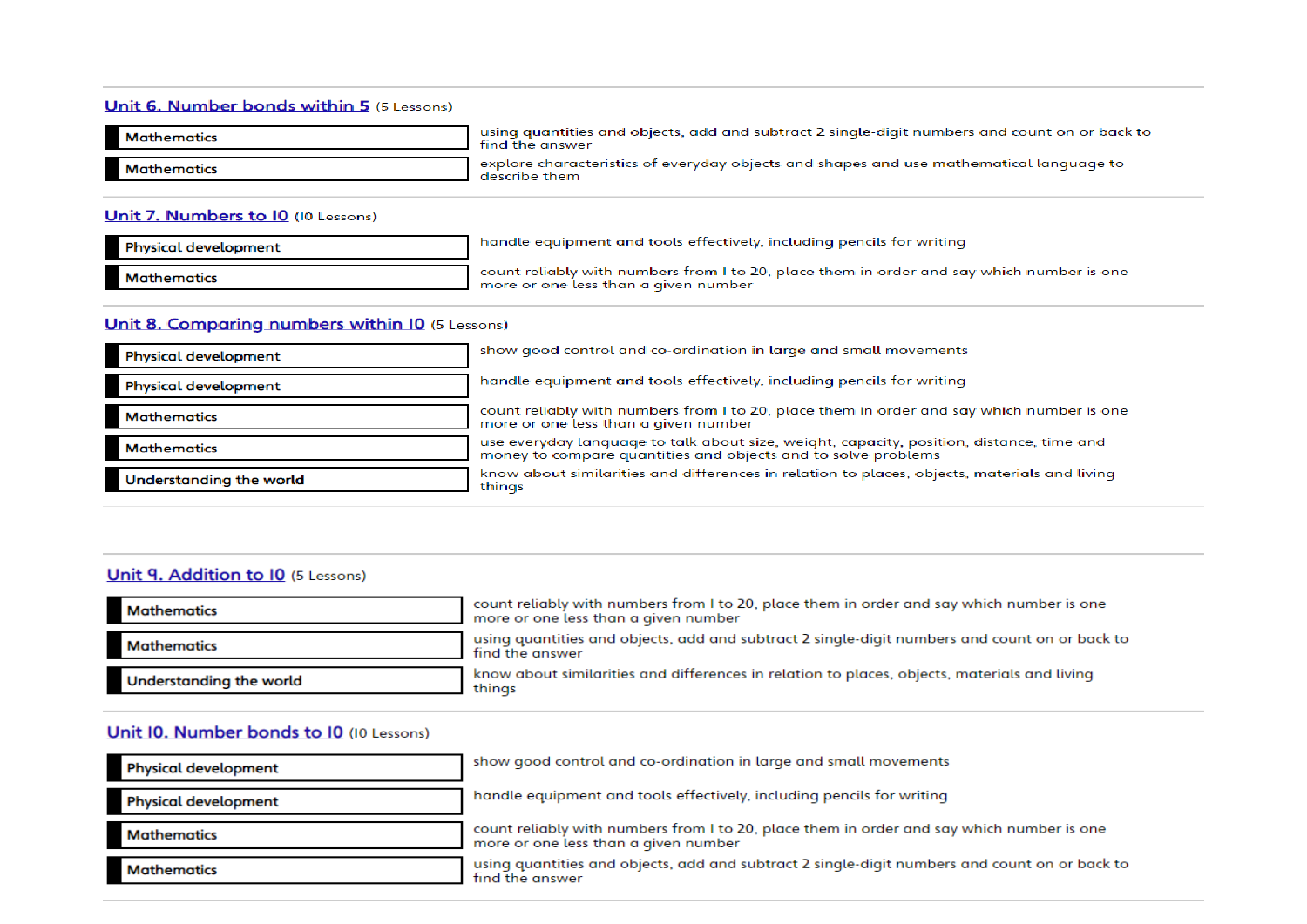# **Unit II. Space and shape (I5 Lessons)**

| <b>Physical development</b> | move confidently in a range of ways, safely negotiating space                                                                                             |
|-----------------------------|-----------------------------------------------------------------------------------------------------------------------------------------------------------|
| <b>Mathematics</b>          | use everyday language to talk about size, weight, capacity, position, distance, time and<br>money to compare quantities and objects and to solve problems |
| <b>Mathematics</b>          | explore characteristics of everyday objects and shapes and use mathematical language to<br>describe them                                                  |
| Understanding the world     | know about similarities and differences in relation to places, objects, materials and living<br>things                                                    |
| Understanding the world     | talk about the features of their own immediate environment and how environments might<br>vary from one another                                            |
| Understanding the world     | select and use technology for particular purposes                                                                                                         |

# **Unit I2. Exploring patterns (IO Lessons)**

| <b>Mathematics</b> | recognise, create and describe patterns                                                                  |
|--------------------|----------------------------------------------------------------------------------------------------------|
| <b>Mathematics</b> | explore characteristics of everyday objects and shapes and use mathematical language to<br>describe them |

# Unit I3. Counting on and counting back (IO Lessons)

| <b>Mathematics</b> | count reliably with numbers from I to 20, place them in order and say which number is one<br>more or one less than a given number |
|--------------------|-----------------------------------------------------------------------------------------------------------------------------------|
| <b>Mathematics</b> | using quantities and objects, add and subtract 2 single-digit numbers and count on or back to<br>find the answer                  |

# Unit I4. Numbers to 20 (5 Lessons)

**Mathematics** 

count reliably with numbers from I to 20, place them in order and say which number is one<br>more or one less than a given number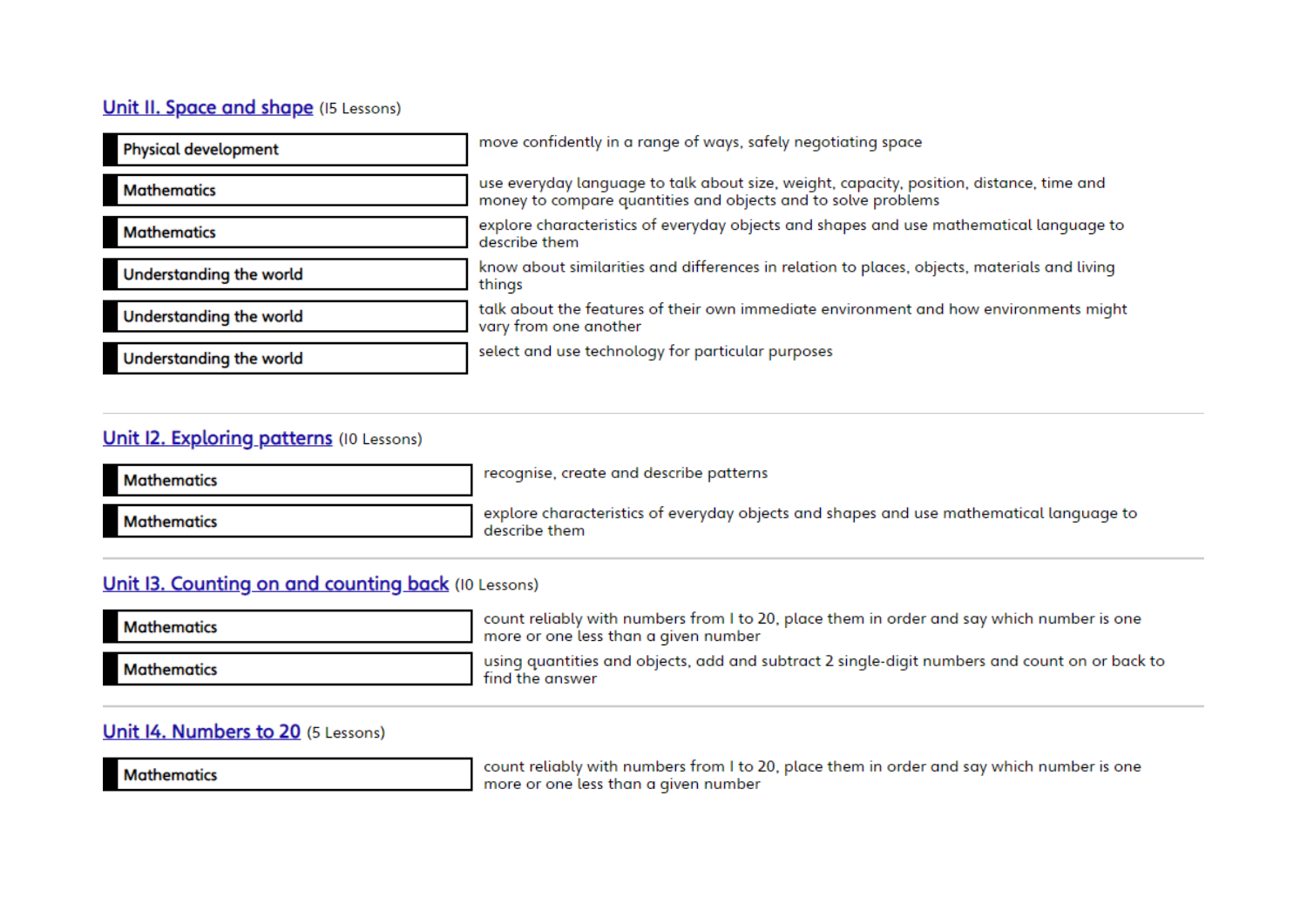# **Unit I5. Numerical patterns** (15 Lessons)

| Personal, social and emotional development | play co-operatively, taking turns with others                                                                                     |
|--------------------------------------------|-----------------------------------------------------------------------------------------------------------------------------------|
| <b>Mathematics</b>                         | count reliably with numbers from I to 20, place them in order and say which number is one<br>more or one less than a given number |
| <b>Mathematics</b>                         | solve problems, including doubling, halving and sharing                                                                           |
| <b>Mathematics</b>                         | recognise, create and describe patterns                                                                                           |

# **Unit 16. Measure** (15 Lessons)

| <b>Physical development</b> | show good control and co-ordination in large and small movements                                                                                          |
|-----------------------------|-----------------------------------------------------------------------------------------------------------------------------------------------------------|
| <b>Physical development</b> | handle equipment and tools effectively, including pencils for writing                                                                                     |
| <b>Mathematics</b>          | count reliably with numbers from I to 20, place them in order and say which number is one<br>more or one less than a given number                         |
| <b>Mathematics</b>          | use everyday language to talk about size, weight, capacity, position, distance, time and<br>money to compare quantities and objects and to solve problems |
| <b>Mathematics</b>          | explore characteristics of everyday objects and shapes and use mathematical language to<br>describe them                                                  |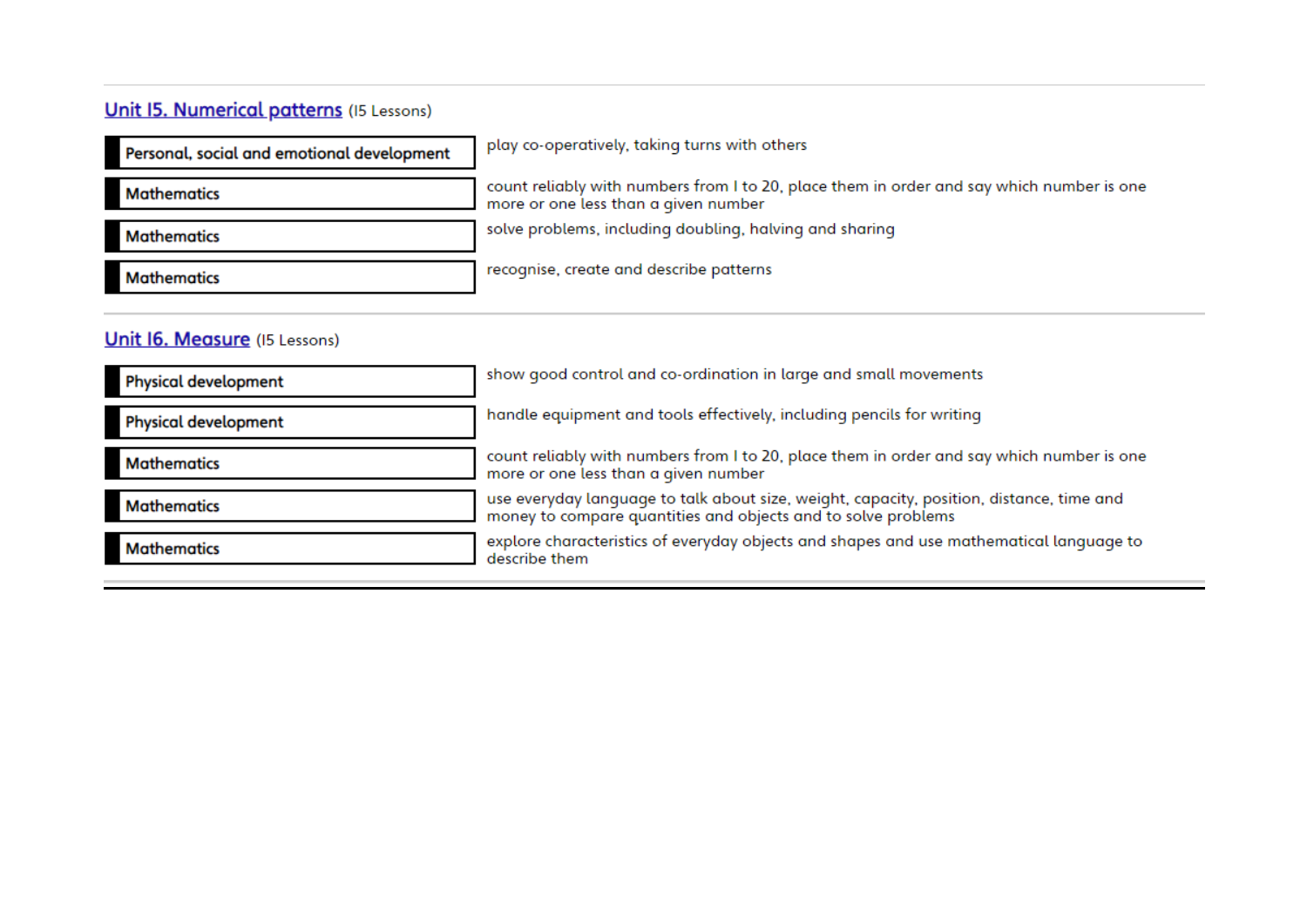# **Year 1 Mathematics Yearly Overview**

|                  | <b>Autumn 1</b>             | <b>Autumn 2</b>                  | <b>Spring 1</b>           | <b>Spring 2</b>                  | <b>Summer 1</b> | <b>Summer</b><br>$\mathbf{2}$          |
|------------------|-----------------------------|----------------------------------|---------------------------|----------------------------------|-----------------|----------------------------------------|
| <b>Week</b><br>1 | Number and Place<br>value   | Addition and<br>Subtraction      | Addition                  | Length and<br>Height             | Multiplication  | Fractions                              |
| <b>Week</b><br>2 | Number and Place<br>value   | Number and<br>Place value        | Addition                  | Length and<br>Height             | Multiplication  | Position and<br>Direction              |
| <b>Week</b><br>з | Number and Place<br>value   | Number and<br>Place value        | Subtraction               | Weight and<br>Volume             | Division        | Place value                            |
| <b>Week</b><br>4 | Addition and<br>Subtraction | Addition and<br>Subtraction      | Subtraction               | Weight and<br>Volume             | <b>Division</b> | Time                                   |
| <b>Week</b><br>5 | Addition and<br>Subtraction | $2-D$ and $3-D$<br>shape         | Number and<br>Place Value | Weight and<br>Volume             | <b>Division</b> | Time                                   |
| <b>Week</b><br>6 | Addition and<br>Subtraction | <b>Assess and</b><br>review week | Number and<br>Place Value | <b>Assess and</b><br>review week | Fractions       | <b>Assess</b><br>and<br>review<br>week |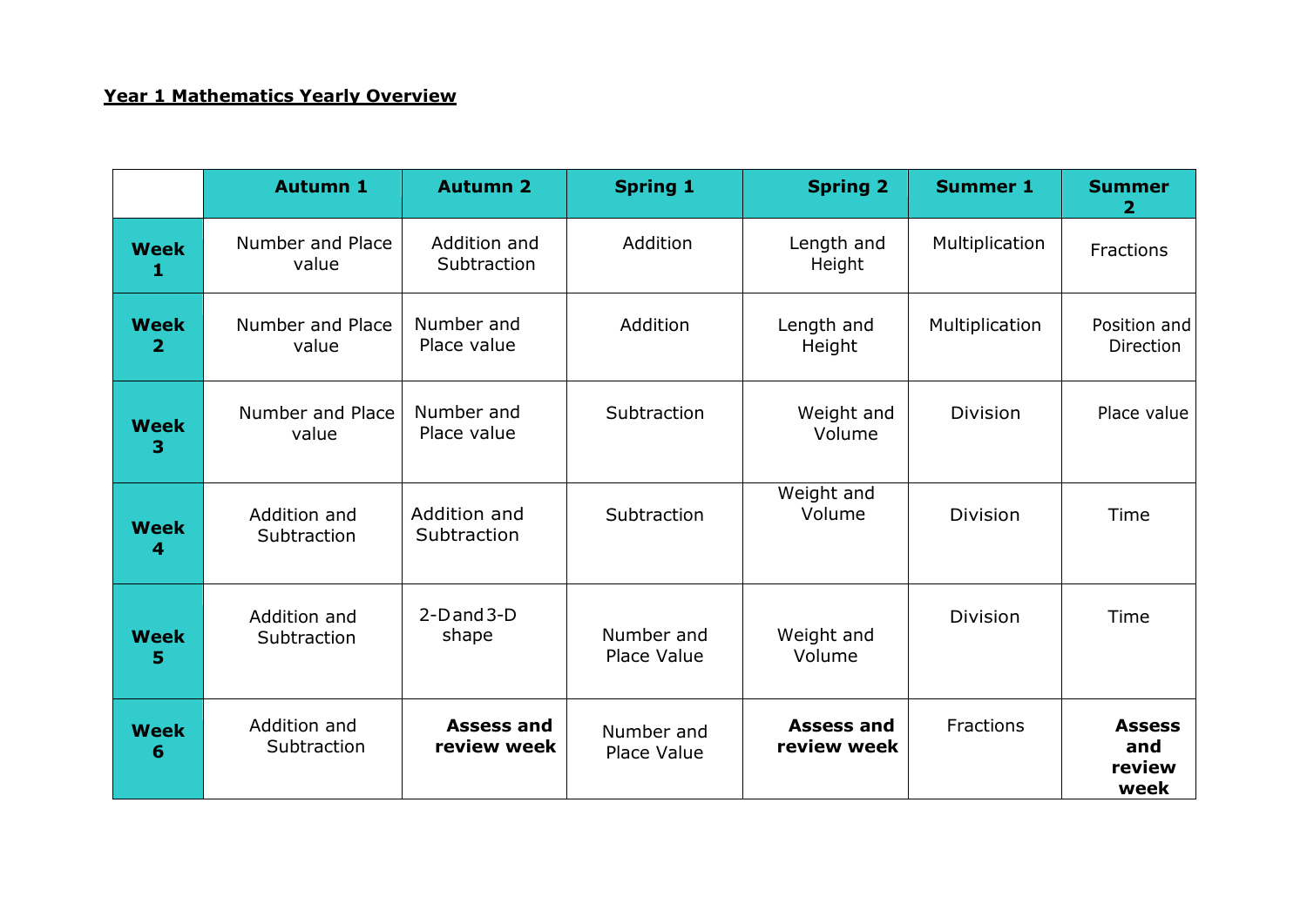|               | <b>Autumn 1</b>             | <b>Autumn 2</b>                | <b>Spring 1</b>                | <b>Spring 2</b>                  | <b>Summer 1</b>                  | <b>Summer 2</b>                      |
|---------------|-----------------------------|--------------------------------|--------------------------------|----------------------------------|----------------------------------|--------------------------------------|
| Week 1        | Number and Place<br>value   | Addition and<br>subtraction    | Multiplication<br>and Division | Properties of<br>Shape           | Fractions                        | Time                                 |
| <b>Week 2</b> | Number and Place<br>value   | Money                          | Multiplication<br>and Division | Properties of<br>Shape           | Position and<br><b>Direction</b> | Weight/Volume<br>and<br>Temperature  |
| <b>Week 3</b> | Number and Place<br>value   | Money                          | <b>Statistics</b>              | Properties of<br>Shape           | Problem<br>Solving               | Weight/Volu<br>me and<br>Temperature |
| Week 4        | Addition and<br>subtraction | Multiplication<br>and Division | <b>Statistics</b>              | Fractions                        | Problem<br>Solving               | Weight/Volume<br>and Temperature     |
| <b>Week 5</b> | Addition and<br>subtraction | Multiplication<br>and Division | Length, Mass,<br>Height        | Fractions                        | Problem<br>Solving               | Sorting                              |
| Week 6        | Addition and<br>subtraction | Assess and<br>review week      | Length, Mass,<br>Height        | <b>Assess and</b><br>review week | Time                             | <b>Assess and</b><br>review week     |

### **Year 2 Mathematics Yearly Overview**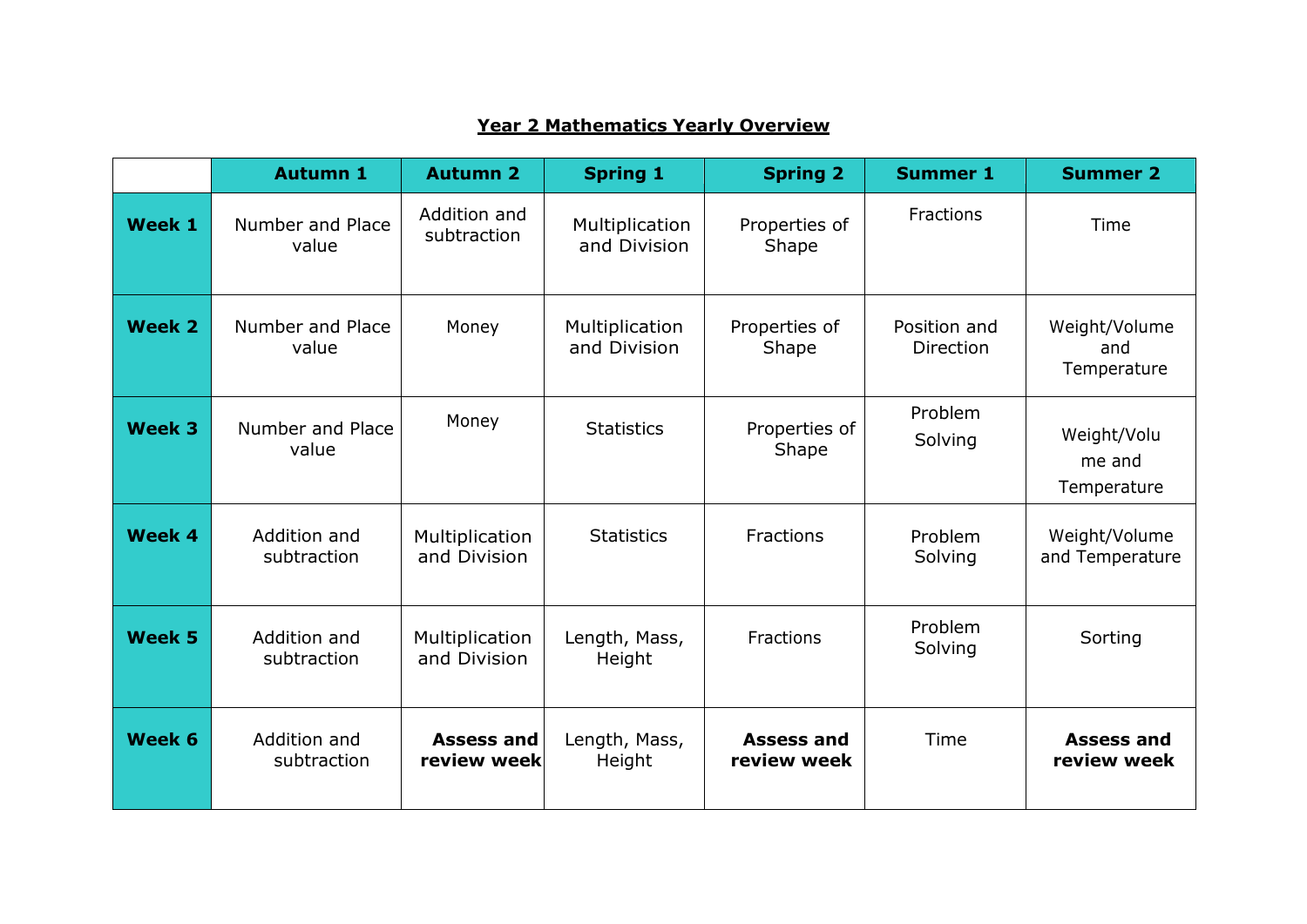|                  | <b>Autumn 1</b>                          | <b>Autumn 2</b>                     | <b>Spring 1</b>                           | <b>Spring 2</b>                      | <b>Summer 1</b>        | <b>Summer 2</b>                     |
|------------------|------------------------------------------|-------------------------------------|-------------------------------------------|--------------------------------------|------------------------|-------------------------------------|
| <b>Week</b><br>1 | Place value                              | Addition<br>and<br>Subtractio<br>n. | Multiplication<br>and Division            | Statistics $-$<br>presenting<br>data | Fractions              | Properties<br>of Shape)             |
| <b>Week</b><br>2 | Place value                              | Addition<br>and<br>Subtractio<br>n  | Multiplicatio<br>n and<br><b>Division</b> | Length                               | <b>Fractions</b>       | Properties of<br>Shape              |
| <b>Week</b><br>3 | Place value<br>and mental<br>calculation | Multiplication<br>and Division      | Multiplica<br>tion and<br><b>Division</b> | Length                               | Measurement -<br>Time  | <b>Mass</b>                         |
| <b>Week</b><br>4 | <b>Statistics</b><br>Mental calculation  | Multiplication<br>and Division      | Measuremen<br>t - Money                   | Fractions                            | Measurement<br>- Time  | Capacity                            |
| <b>Week</b><br>5 | Addition and<br>Subtraction              | Multiplication<br>and Division      | <b>Statistics</b>                         | Fractions                            | Measurement -<br>Time  | Mass/Capacity                       |
| <b>Week</b><br>6 | Addition<br>and<br>Subtractio<br>n       | <b>Assess and</b><br>review<br>week | <b>Statistics</b>                         | <b>Assess and</b><br>review<br>week  | Properties of<br>Shape | <b>Assess and</b><br>review<br>week |

### **Year 3 Mathematics Yearly Overview**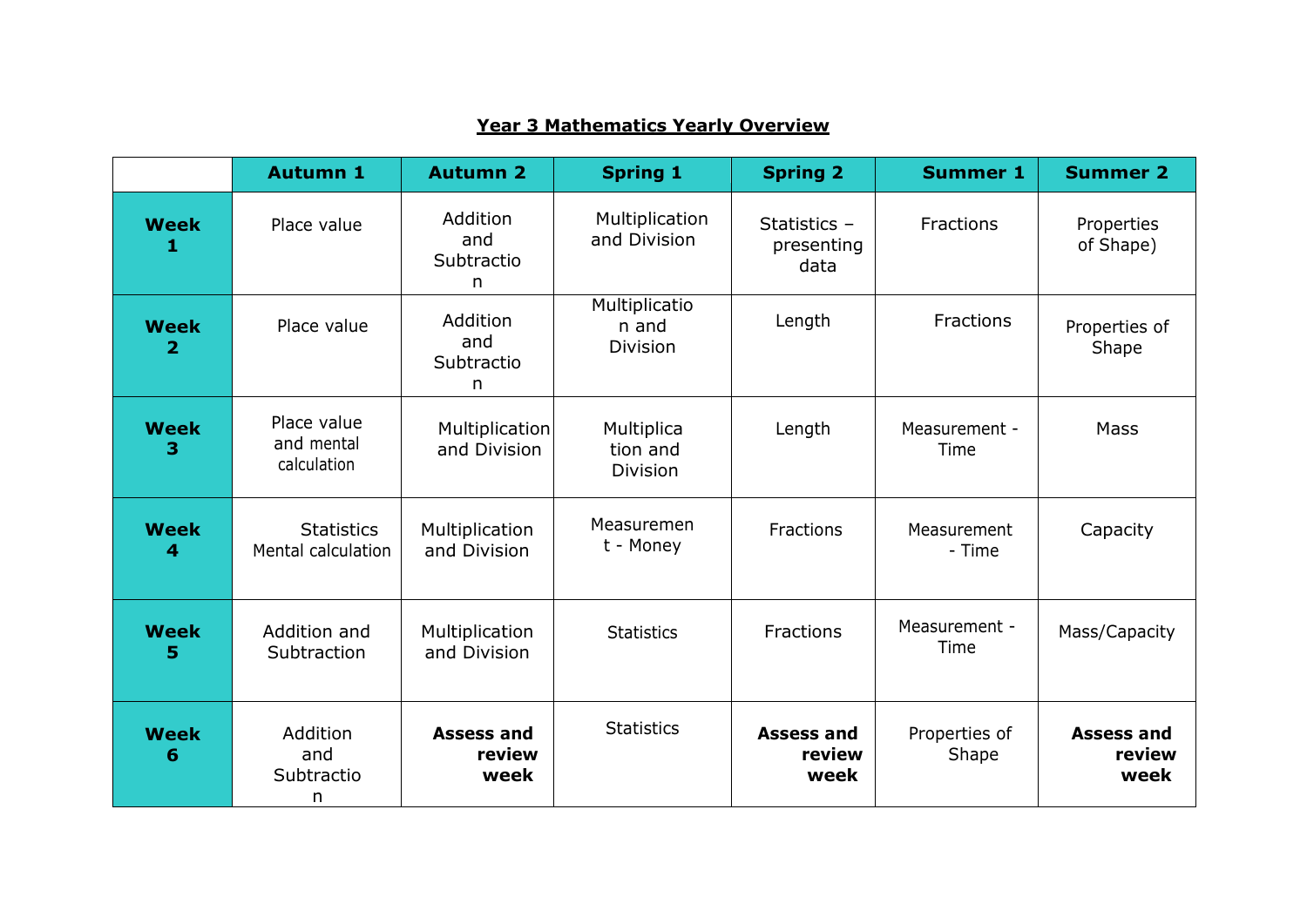|                               | <b>Autumn 1</b>                        | <b>Autumn 2</b>                       | <b>Spring 1</b>                           | <b>Spring 2</b>                             | <b>Summer 1</b>                         | <b>Summer 2</b>                         |
|-------------------------------|----------------------------------------|---------------------------------------|-------------------------------------------|---------------------------------------------|-----------------------------------------|-----------------------------------------|
| <b>Week</b><br>1              | Place value                            | Addition and<br>Subtraction           | Multiplication<br>and Division            | Fractions                                   | Fractions and<br><b>Decimals</b>        | Statistics -<br>presenting data         |
| <b>Week</b><br>$\overline{2}$ | Place value                            | Measure -<br>Perimeter                | Multiplicatio<br>n and<br><b>Division</b> | Fractions                                   | Fractions and<br>decimals<br>(measures) | Geometry -<br>Angles and 2D<br>shapes   |
| <b>Week</b><br>3              | Place value $-$<br>Negative<br>numbers | Measure -<br>Perimeter                | Multiplication and<br>Division            | <b>Decimals</b>                             | Money                                   | Geometry -<br>Angles and 2D<br>shapes   |
| <b>Week</b><br>4              | Place value $-$<br>Negative<br>numbers | Multiplication<br>and Division        | Measure -<br>Area                         | <b>Decimals</b>                             | Money                                   | Geometry -<br>Position and<br>Direction |
| <b>Week</b><br>5              | Addition and<br>Subtraction            | Multiplication and<br><b>Division</b> | <b>Fractions</b>                          | Addition and<br>subtraction<br>(statistics) | Time                                    | Geometry -<br>Position and<br>Direction |
| <b>Week</b><br>6              | Addition and<br>Subtraction            | <b>Assess and</b><br>review<br>week   | Fractions                                 | <b>Assess and</b><br>review<br>week         | <b>Statistics</b>                       | <b>Assess and</b><br>review<br>week     |

# **Year 4 Mathematics Yearly Overview**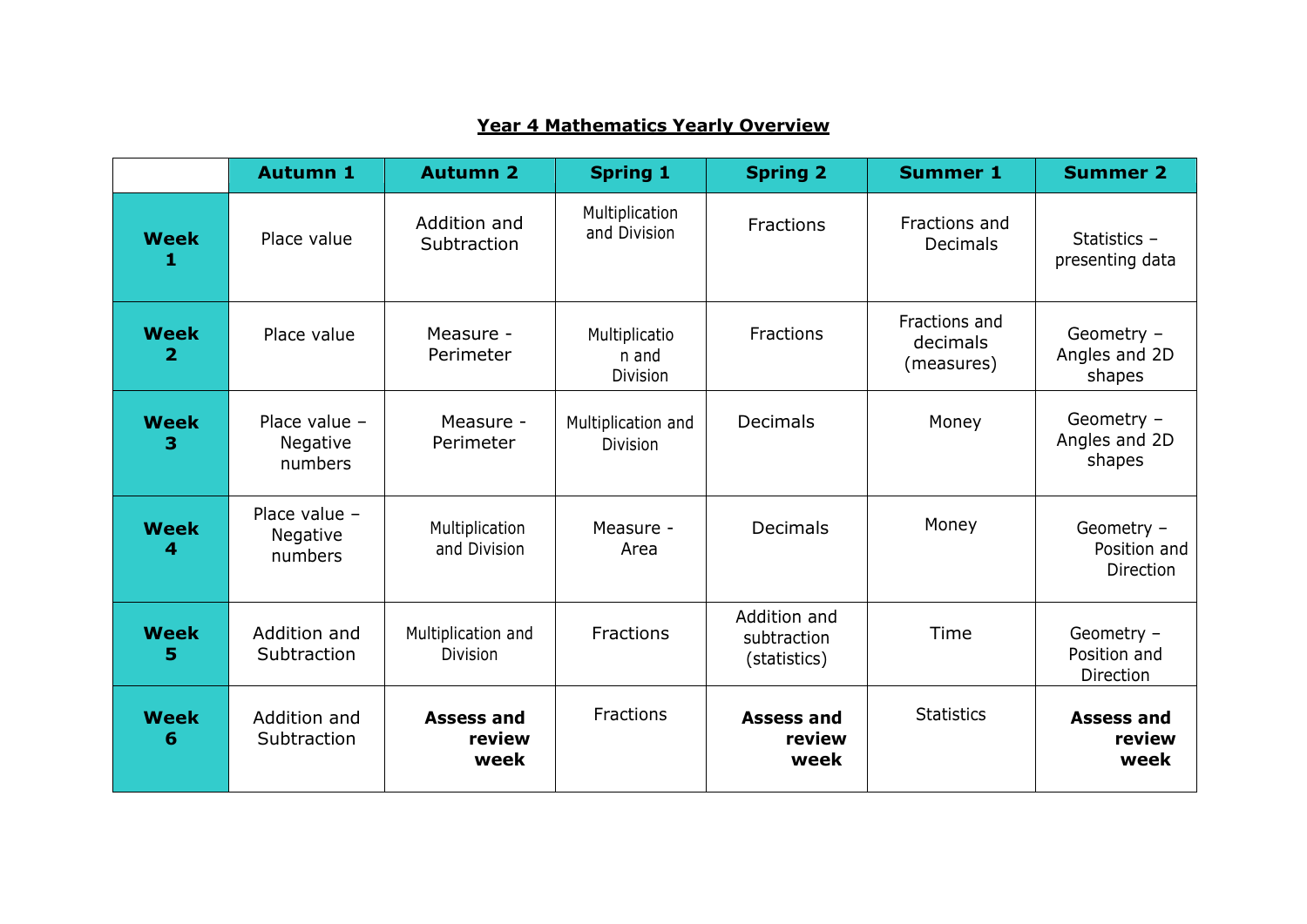|               | <b>Autumn 1</b>                      | <b>Autumn 2</b>                       | <b>Spring 1</b>                         | <b>Spring 2</b>                                   | <b>Summer 1</b>                                | <b>Summer 2</b>                            |
|---------------|--------------------------------------|---------------------------------------|-----------------------------------------|---------------------------------------------------|------------------------------------------------|--------------------------------------------|
| Week 1        | Place value                          | Graphs                                | Multiplication<br>and Division          | Number $-$<br>Decimals and<br>Percentages         | Geometry -<br>Properties of<br>Shape           | Place value                                |
| <b>Week 2</b> | Place value                          | Multiplication and<br><b>Division</b> | Multiplication<br>and Division          | Number -<br><b>Decimals</b><br>and<br>Percentages | Geometry -<br>Properties of<br>Shape           | Written<br>calculations                    |
| <b>Week 3</b> | Place value -<br>Negative<br>numbers | Multiplication<br>and Division        | <b>Fractions</b>                        | Number $-$<br>Decimals and<br>Percentages         | Geometry -<br>Position and<br><b>Direction</b> | Measure -<br>Volume and<br>Capacity        |
| Week 4        | Place Value                          | Measures -<br>Area and<br>Perimeter   | <b>Fractions</b>                        | Geometry -<br>Properties of<br>Shape              | Geometry -<br>Position and<br>Direction        | Measures (mass,<br>volume and<br>capacity) |
| <b>Week 5</b> | Addition and<br>subtraction          | Measures $-$<br>Area and<br>Perimeter | <b>Fractions</b>                        | Geometry -<br>Properties of<br>Shape              | Measure                                        | Area and<br>volume of<br>shapes            |
| Week 6        | Addition and<br>subtraction          | <b>Assess and</b><br>review           | Number -<br>Decimals and<br>Percentages | <b>Assess and</b><br>review                       | Measure -<br>Converting units                  | <b>Assess</b><br>and<br>review             |

# **Year 5 Mathematics Yearly Overview**